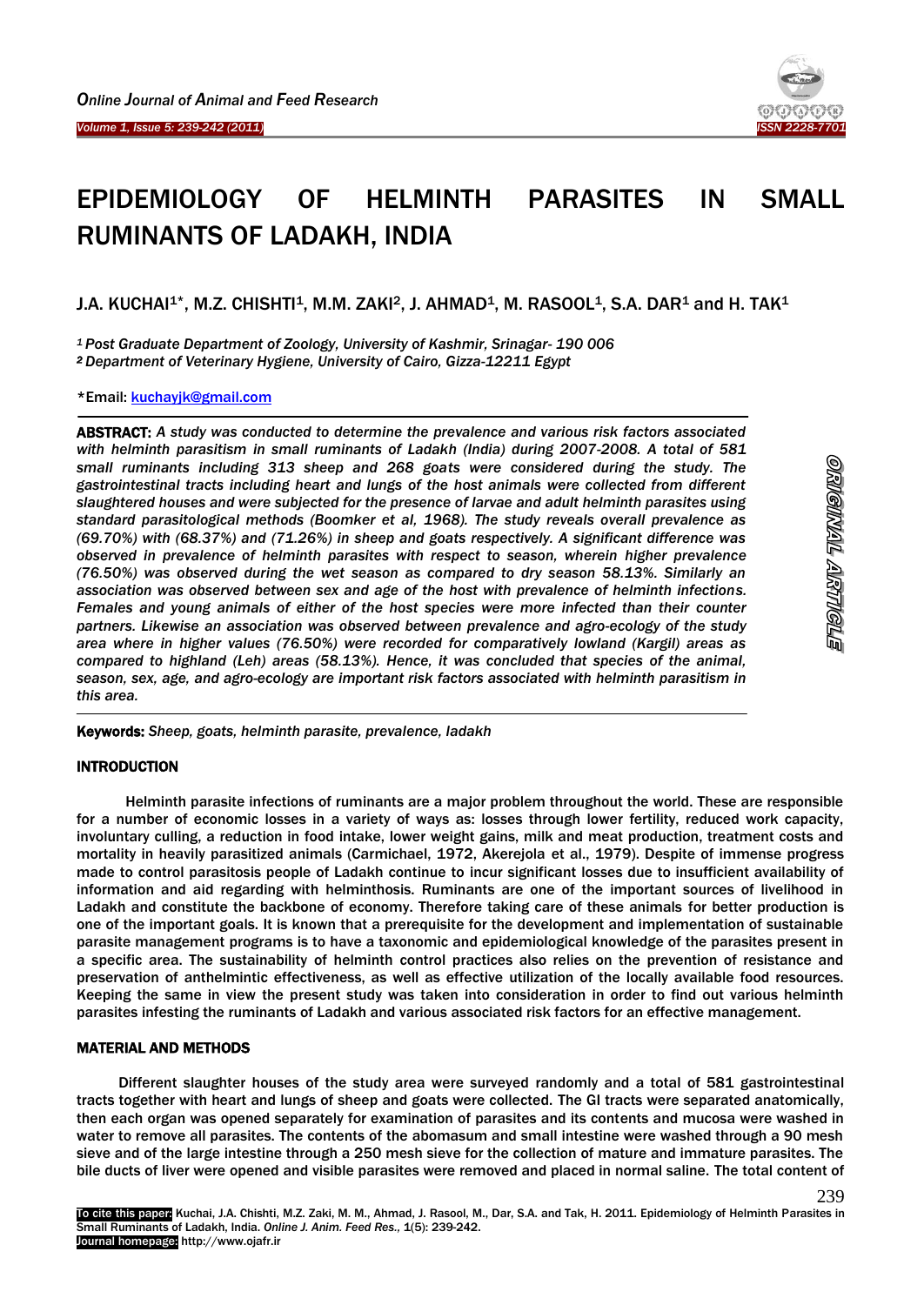the large intestine was examined in large Petri dishes by the naked eye as well as under microscope. The trachea and bronchi were opened, scrutinized for visible parasites and rinsed in running water over a sieve with 90mm mesh size. The entire lungs were washed and then cut into about 10 mm cubes, for the collection of microscopic parasites. Every nematode recovered from the contents was cleaned with physiologic saline and fixed in hot 70% alcohol. The nematodes were then cleared in lactophenol while as the trematodes and cestodes were fixed in Carnoys fixative and preserved in 70% alcohol. The parasites thus collected were identified on the basis of various morphological and morphometric characters.

## RESULTS

Of the 581 small ruminants, examined 405 (69.70%) were found infected with one or more helminth parasite species. The prevalence of these parasites were (68.37%) and (71.26%) in sheep and goats respectively Table 1. The parasites collected during the present study were *Trichuris ovis, Haemonchus contortus, Dictyocalus filaria, Chabertia ovina Fasciola hepatica, Dicrocoelium dendriticum, Moniezia expansa* and *Stilesia globipunctata*. However no acanthocephalan was encountered during the study. There were statistically significant differences in prevalence of parasites with respect to season; it was observed that the infection rate was higher in wet season (76.50) than in the dry season (58.13) in both the host species Table 2. The study also indicated higher prevalence in females (76.28%) and young ones (72.91%) as compared to males (63.05%) and adults (67.44%) in sheep and goats respectively Table 3 and 4. Similarly an association was found between the prevalence and agro-ecology of the study area wherein the prevalence was higher in low land areas (76.50%) as compared to high altitudes (58.13%, Table 5). The study further revealed that health status of the animals has a minor effect on the prevalence of helminth infections where in it was observed that the animals which were healthy had less infection as compared to those which were comparatively weak (Table 6).

| Table 1 - Overall prevalence of helminth parasites |     |     |        |
|----------------------------------------------------|-----|-----|--------|
| <b>Species</b>                                     | N.E | N.P | %      |
| <b>Sheep</b>                                       | 313 | 214 | 68.37% |
| Goats                                              | 268 | 191 | 71.26% |
| Total                                              | 581 | 405 | 69.70% |

| Table 2 - Prevalence of helminth on the basis of Season |     |     |       |
|---------------------------------------------------------|-----|-----|-------|
| <b>Season</b>                                           | N.E | N.P | %     |
| Dry                                                     | 280 | 186 | 58.13 |
| Wet                                                     | 301 | 225 | 76.50 |
| <b>Total</b>                                            | 581 | 405 | 69.70 |

| Table 3 - Prevalence of helminth on the basis of Sex of the host |     |     |       |
|------------------------------------------------------------------|-----|-----|-------|
| <b>Sex</b>                                                       | N.E | N.P | %     |
| Male                                                             | 295 | 186 | 63.05 |
| Female                                                           | 286 | 219 | 76.28 |
| Total                                                            | 581 | 405 | 69.70 |

| Table 4 - Prevalence of helminth on the basis of Age of the host |     |     |       |
|------------------------------------------------------------------|-----|-----|-------|
| Age                                                              | N.E | N.P | %     |
| Young                                                            | 240 | 175 | 72.91 |
| Adult                                                            | 341 | 230 | 67.44 |
| Total                                                            | 581 | 405 | 69.70 |

| Table 5 - Prevalence of helminth on the basis of Agro-ecology |     |     |       |
|---------------------------------------------------------------|-----|-----|-------|
| <b>Locality</b>                                               | N.E | N.P | %     |
| Lowland                                                       | 366 | 280 | 76.50 |
| High-altitude                                                 | 215 | 125 | 58.13 |
| <b>Total</b>                                                  | 581 | 405 | 69.70 |

| Table 6 - Prevalence of helminth on the basis of Health status |     |     |       |
|----------------------------------------------------------------|-----|-----|-------|
| <b>Health status</b>                                           | N.E | N.P | %     |
| Good                                                           | 371 | 225 | 68.73 |
| Poor                                                           | 210 | 150 | 71.42 |
| Total                                                          | 581 | 405 | 69.70 |

### **DISCUSSION**

240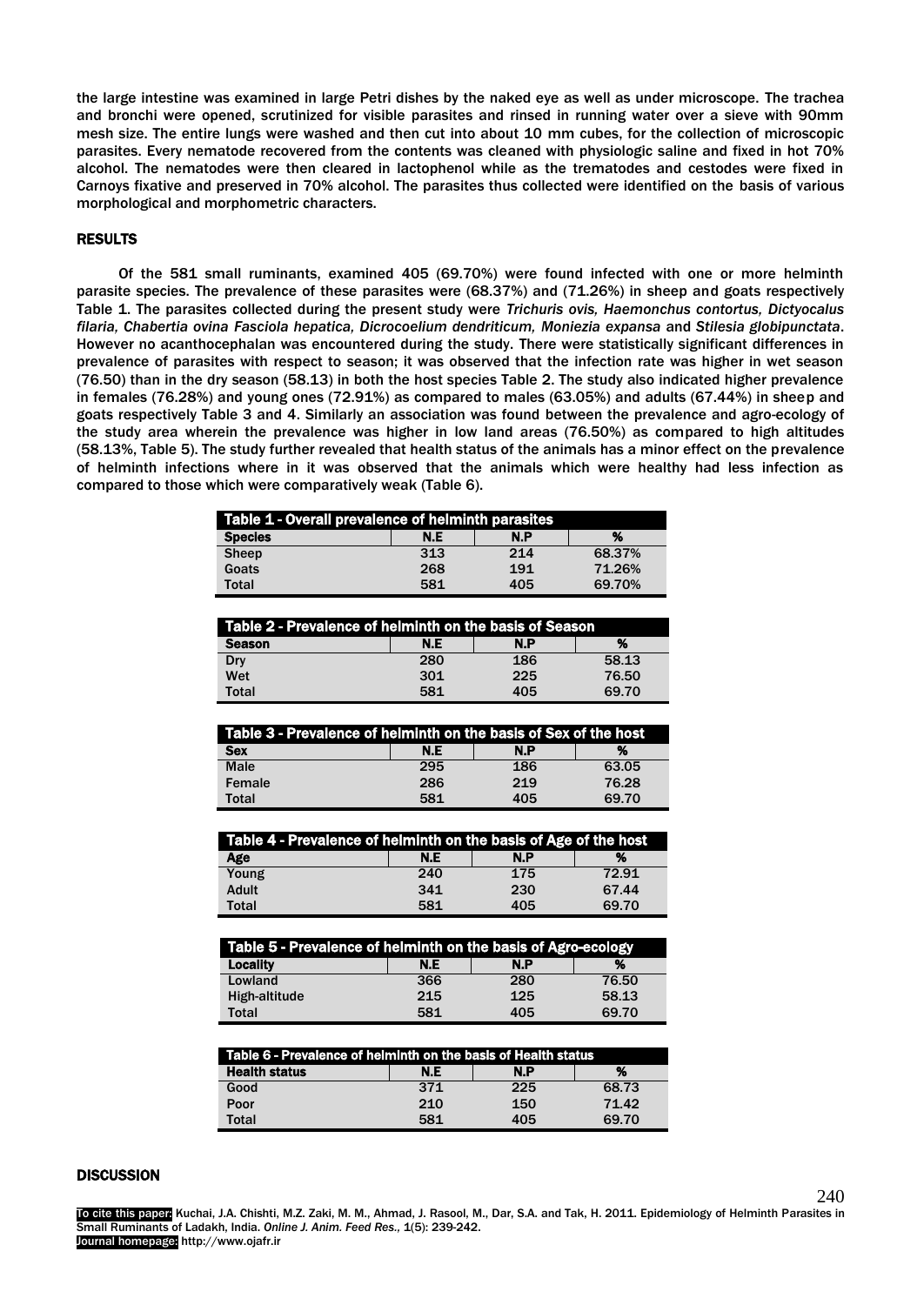This study revealed that the helminth infection in ruminants occur throughout the Ladakh. It also disclosed that regardless of the environmental conditions, species, age and the sex of the host, the animals of this region are infected with a variety of the helminth parasites. The various parasites recovered during the present study have also been reported from the other two regions of the same state (J&K), as well as from different parts of the world having the almost same geographical locations and environmental conditions (Bali, 1976; Chishti, 1986; Mazyad et al., 2002; Sissay et al., 2006). The higher prevalence in goats as compared to sheep is in agreement with reports of Fikru et al., 2006. This could be due to slow or less development of immunity in goats to gastrointestinal parasitres compared with the situation in the sheep, the later faced prolonged challenge over generations, but in goats, the less availability of sufficient browsing area and expansion of crop agriculture forced them to graze with the other species that had good resistance. In addition goats in Ladakh are managed under extensive pastoralism in which large number of animals is kept together. This could increase the degree of pasture contamination leading to higher prevalence rate. The higher prevalence of nematodes than trematodes and cestodes is in contest with many reports all over the world, (Fikru et al., 2006; Sissay et al., 2007). The study further revealed that sex of animals show an association with the prevalence of the parasites, the higher prevalence in females than their counter partners may be due to some physiological peculiarities of the female animals, which usually constitute stress factors thus, reducing their immunity to infections, also the females happen to be lactating which leads to weakness/malnutrition. Similar to my results are the reports as reported by (Blood and Radostists, 2000). The significantly higher prevalence in wet season than that of the dry season is in consent with many reports around the world, (Tembely et al., 1997; Moyo et al., 1996; Fritche et al., 1993; Githigia et al., 2005). This could be due to the existence of a direct relationship between prevalence with rainfall, humidity and temperature. The presence of sufficient rainfall and moisture during wet season favored the survival of infective larvae in pasture and higher probability of uptake of the infective larvae leading to higher prevalence rate Sissay et al., 2007. Similarly the higher prevalence recorded in younger animals as compared to the adult ones is in agreement with most literatures (Dunn, 1978; Shah-Fischer and Say, 1989; Kiyyu, 2003; Nwosu et al., 1996, Nganga et al., 2004) from different corners of the world. This could be due to the fact that younger animals are more susceptible to infections than adults. Adult animals may acquire immunity to parasites through frequent challenge and expel the ingested parasites before they establish infectuion; (Dunn, 1978; Shah-Fischer and Say, 1989). The reason for higher prevalence in lowland (Kargil), as compared to high altitude (Leh) could be that these agro-ecological zones are characterized by a hot humid environmental situation that is favorable for the survival of intermediate and infective stages of most of the parasites (Teklye, 1991; Fikru et al., 2006). The possible reason for slightly higher prevalence in weak animals of both the host species could be that these animals usually have a comparatively weak immune system which does not fight with the infections to the same extent as that of a healthy animal's immune system (Kuchai et al., 2008).

### **CONCLUSION**

The present study show that it is beyond the doubt that the sheep and goats of Ladakh are infested by a large number of helminth parasites which could be responsible for economic losses in a variety of ways, therefore efforts should be made to control helminthiasis which requires a detailed knowledge of these parasites and it is believed that the present study will provide some help for the same. The study also show that season, sex, age and geographical location appear to be the major limiting factors for the prevalence of helminth parasites.

#### ACKNOWLEDGEMENT

The authors would like to thank the farmers, Bouchers, veterinary hospital staff members of the Ladakh for providing material and lab facilities and all the persons who provide accommodation facility during the study.

#### **REFERENCES**

- Akerejola OO, Schillhorn Van Veen TW and Njoku CO (1979). Ovine and Caprine diseases in Nigeria: a review of economic losses. Bulletin Animal Health Production Africa, 27: 65-70.
- Bali HS (1976). A survey of helminth parasites of sheep (*Ovis aris*) in Jammu and Kashmir. Journal of Animal Health and Production, 4: 25-32.

Blood DC and Radostits OM (2000). Veterinary Medicine, 7<sup>th</sup> ed., Balliere Tindall London.

- Boomker J, Horak IG and Ramsay KA (1989). Helminth and arthropod parasites of indigenous goats in the Northern Transvaal. Onderstepoort Journal of Veterinary Research, 61: 13-20.
- Carmichael IH (1972). Helminthiasis in domestic and wild ruminants in Botswana- prelimnary investigations. Tropical Animal Health Production, 4: 175-181.
- Chishti MZ (1986). Epidemiology of Helminth infection in sheep of Kashmir. Proceedings of IInd Asian Congress on Parasiology, Lucknow, India 35.

241

Dunn AM (1978). Veterinary Helminthoogy, 2nd edition London: William Heinemann Medical Books.